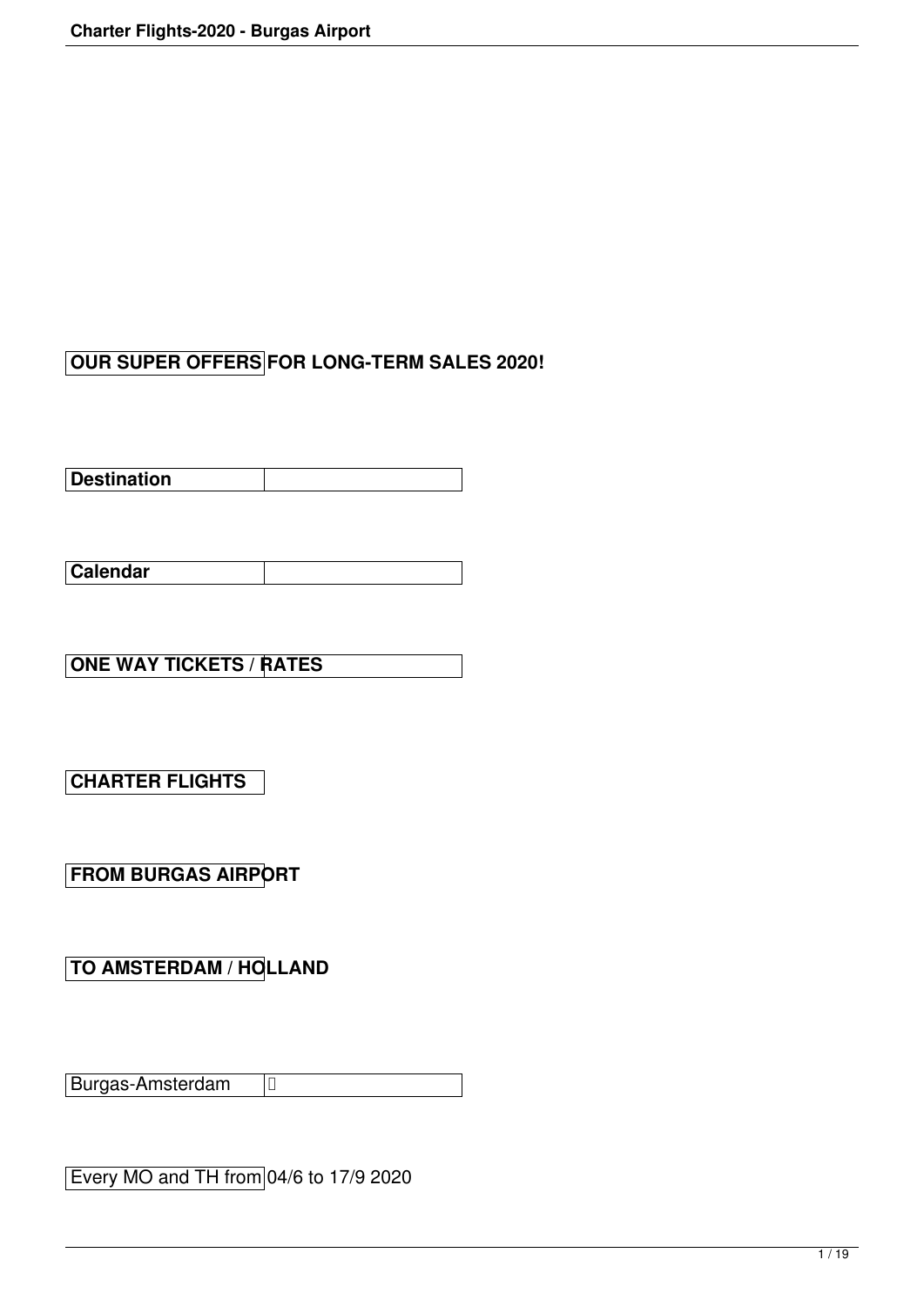| On 06/7; 09/7; 13/7 - | 92.00 | <b>EUR</b> |  |
|-----------------------|-------|------------|--|

Amsterdam-Burgas

Every MO and TH from 04/6 to 17/9 2020

## On 17/8; 20/8; 24/8; 27/819.00 EUR

| Burgas-Rotterdam       | Every MO from       | On $-00$                                       | <b>.00 EUR</b> |
|------------------------|---------------------|------------------------------------------------|----------------|
|                        |                     |                                                |                |
| Rotterdam-Burgas       | Every MO from       | On - 00                                        | <b>.00 EUR</b> |
|                        |                     |                                                |                |
| <b>CHARTER FLIGHTS</b> |                     | FROM BURGAS AIRPORTO BRUSSELS / BELGIUM - 2020 |                |
| <b>Burgas-Brussels</b> | From 07/7/- to 29/9 | On 11/7; 14/7 -                                | 70.00 EUR      |
|                        |                     |                                                |                |
| Burgas-Oostende        | From 07/7 to 01/10  | On 11/7; 14/7 -                                | 70.00 EUR      |
|                        |                     |                                                |                |
| <b>Burgas-Brussels</b> | From 02/7 to 27/8   |                                                |                |
| On 02/7; 06/7; 13/7 -  | 92.00 EUR           |                                                |                |
| <b>Brussels-Burgas</b> | From 02/7 to 27/8   | On 13/8; 20/8; 24/8; 27/819.00 EUR             |                |
|                        |                     |                                                |                |

|                        | <b>CHARTER FLIGHTS FROM BURGAS TO KIEV / UKRAINE- 2019</b>                          |
|------------------------|-------------------------------------------------------------------------------------|
| Burgas-Kiev            | Every MO&FR 31/5 to 20, <b>0n23ft/9; 07/6; 10/6; 14/6; 17/6 -</b> □ □ □ □ □ □ □ □ □ |
| Kiev-Burgas            | Every MO&FR from 31/5 00 2069 6201998; 23/8; 29/8; 30/8; 06/9; 13/9; 20/9 -         |
| Burgas-Kiev-Burgas     | Every MO&FR from 31/5 to P20c0:2095900 EUR / Return!                                |
|                        |                                                                                     |
| <b>CHARTER FLIGHTS</b> | <b>FROM BURGAS AIRPORD COPENHAGEN AND BILLUND - 2019</b>                            |
| Burgas-Copenhagen      | Every Wed. from 27/6 to 07 /8                                                       |
|                        |                                                                                     |

# **On 27/6 - EUR 00.00 / One way**

Burgas-Billund **Every Mo. from 01/7**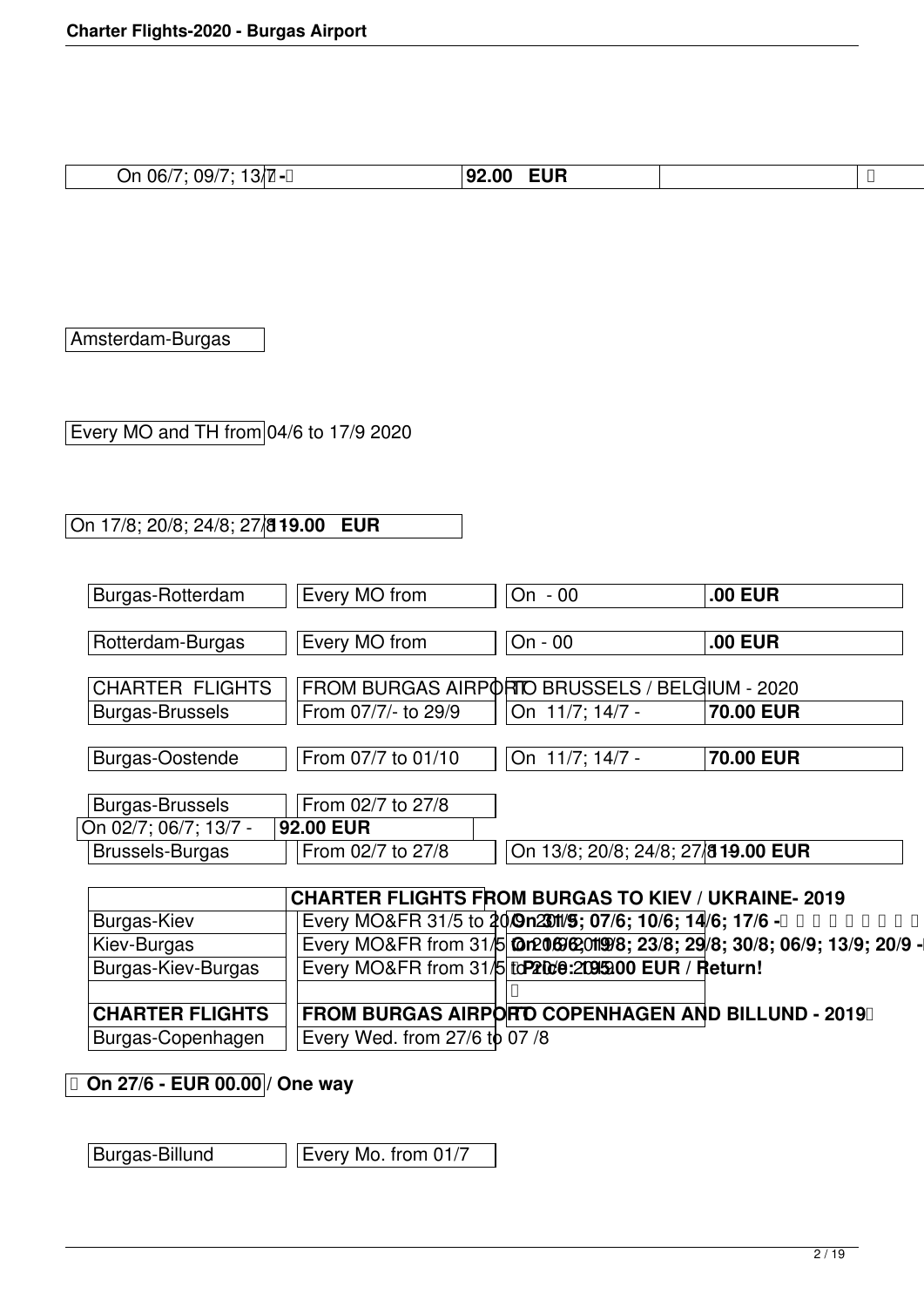### **On 01/7 - EUR 119.00 / One way**

 $\vert$ D

| Copenhagen-Burgas | From 26/6 to 07/8 | $  $ 0 On 07/8 - EUR 00.00 / One way    |  |
|-------------------|-------------------|-----------------------------------------|--|
| Billund-Burgas    | From 01/7 to 05/8 | On 05/8 - EUR 119.00 $\sqrt{ }$ One way |  |

| trom<br>∣to |
|-------------|
|-------------|

## **COPENHAGEN - BURGASOPENHAGEN / EVERY MONDAY | FROM 08.06. TO 17.08.2020**

 **AND BURGAS - COPENHAGEN - BURGAS / EVERY MONDAY / FROM 08.06.** 

**THE BRITT OF THE STRING STREET BY BALKAN HOLIDAYS AIRLINES THE BRITT OF BRITT** 

**PRICES INCL. 20 KG. OF CHECKED + 5 KG. OF HAND LUGGAGE**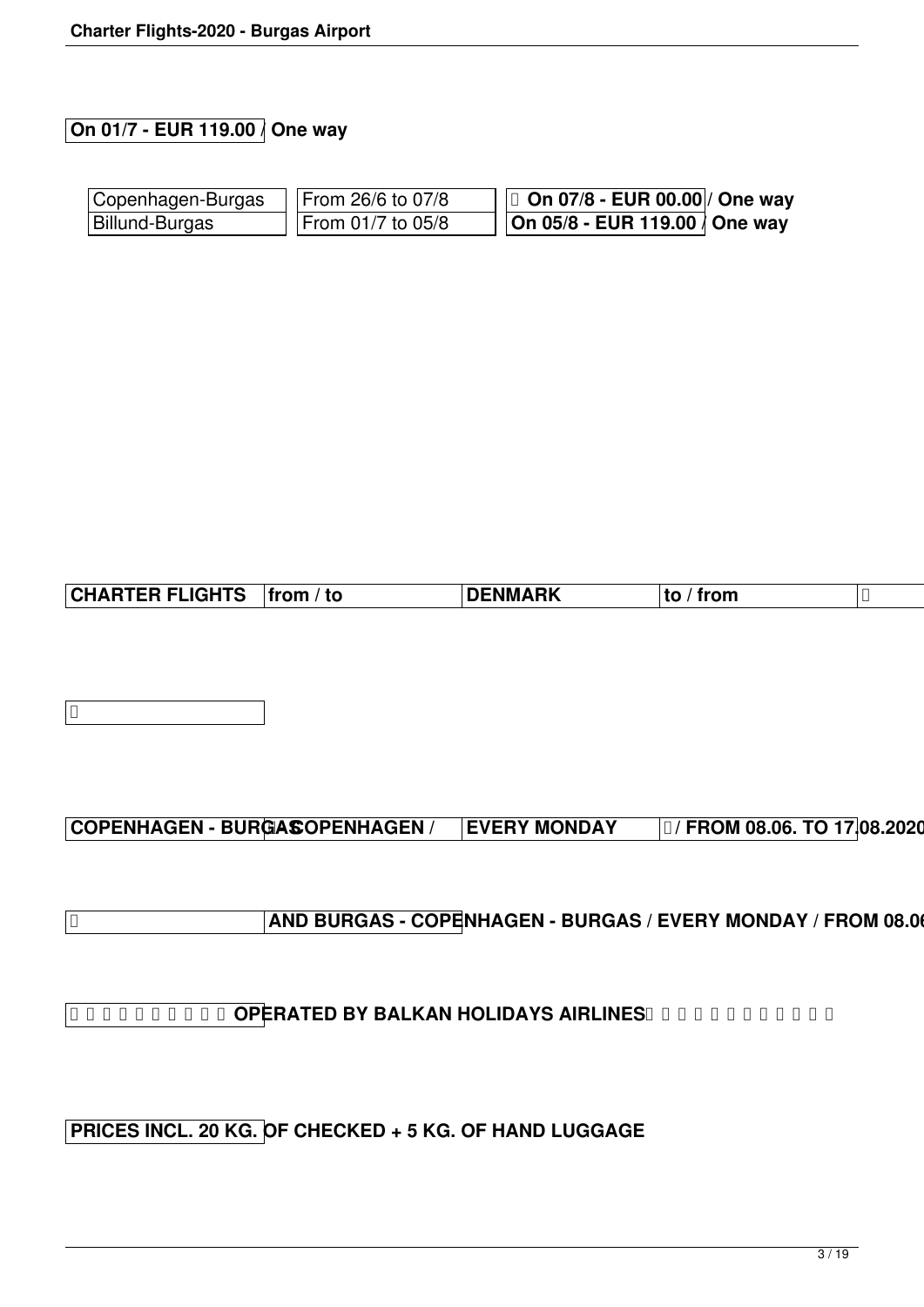**Departure date**

**Return flight after 1 week**

| <b>Return flight after 2   weeks</b> |  |
|--------------------------------------|--|
|                                      |  |

 $08.06.2020$ 

**227.00 EUR**

**267.00 Е UR**

15.06.2020

**267.00 EUR**

**308.00 Е UR**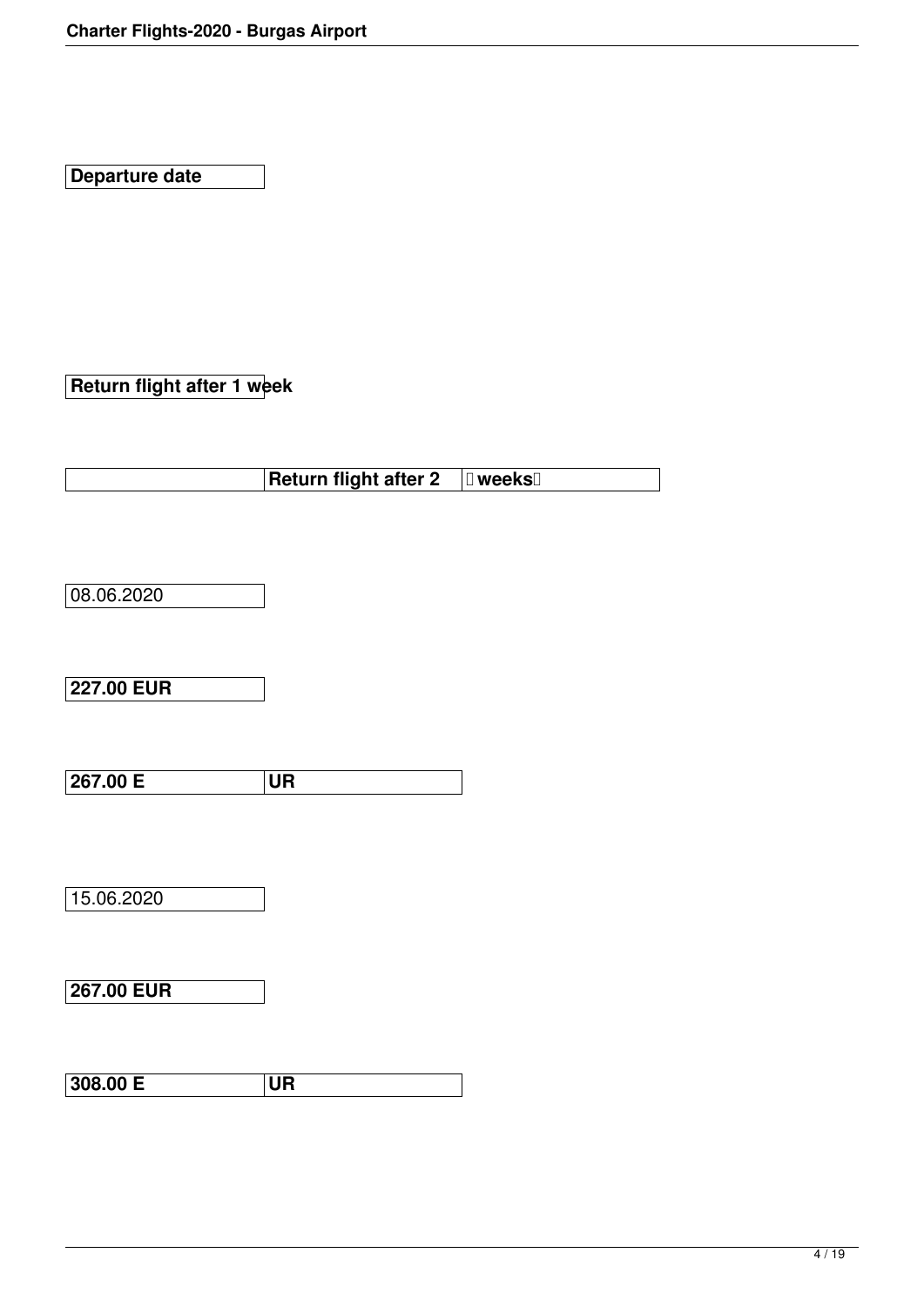| 22.06.2020 |            |            |
|------------|------------|------------|
| 308.00 EUR |            |            |
| 321.00 E   | <b>UR</b>  |            |
| 29.06.2020 | 321.00 EUR | 348.00 EUR |
| 06.07.2020 |            |            |
| 334.00 EUR |            |            |
| 348.00 E   | <b>UR</b>  |            |
| 13.07.2020 |            |            |
| 334.00 EUR |            |            |
| 348.00 EUR |            |            |
| 20.07.2020 |            |            |
| 334.00 EUR |            |            |
| 348.00 E   | <b>UR</b>  |            |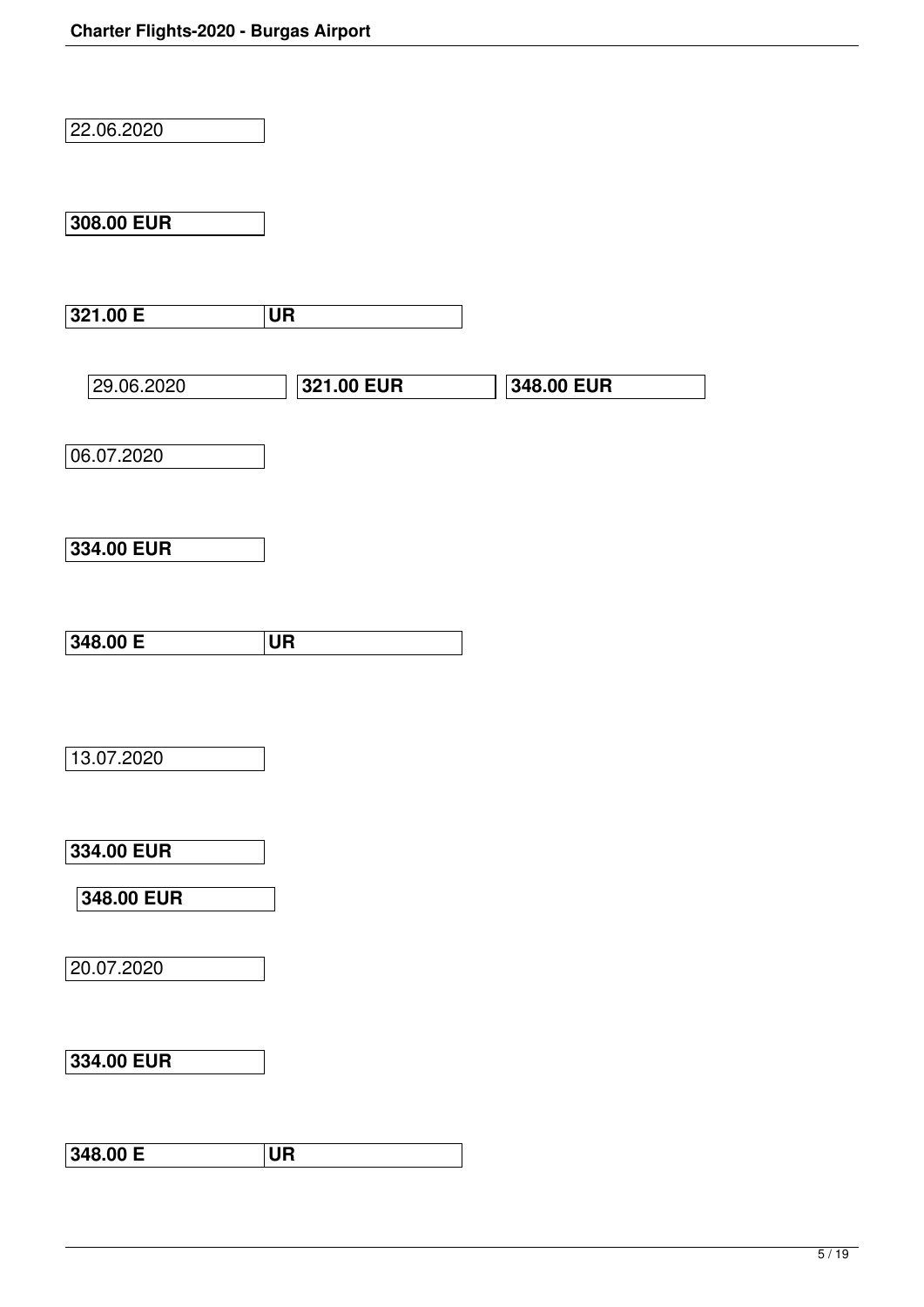27.07.2020 **334.00 EUR 348.00 Е UR** 03.08.2020 **321.00 EUR 334.00 Е UR** 10.08.2020 **308.00 EUR** ..................  $17.08.2020$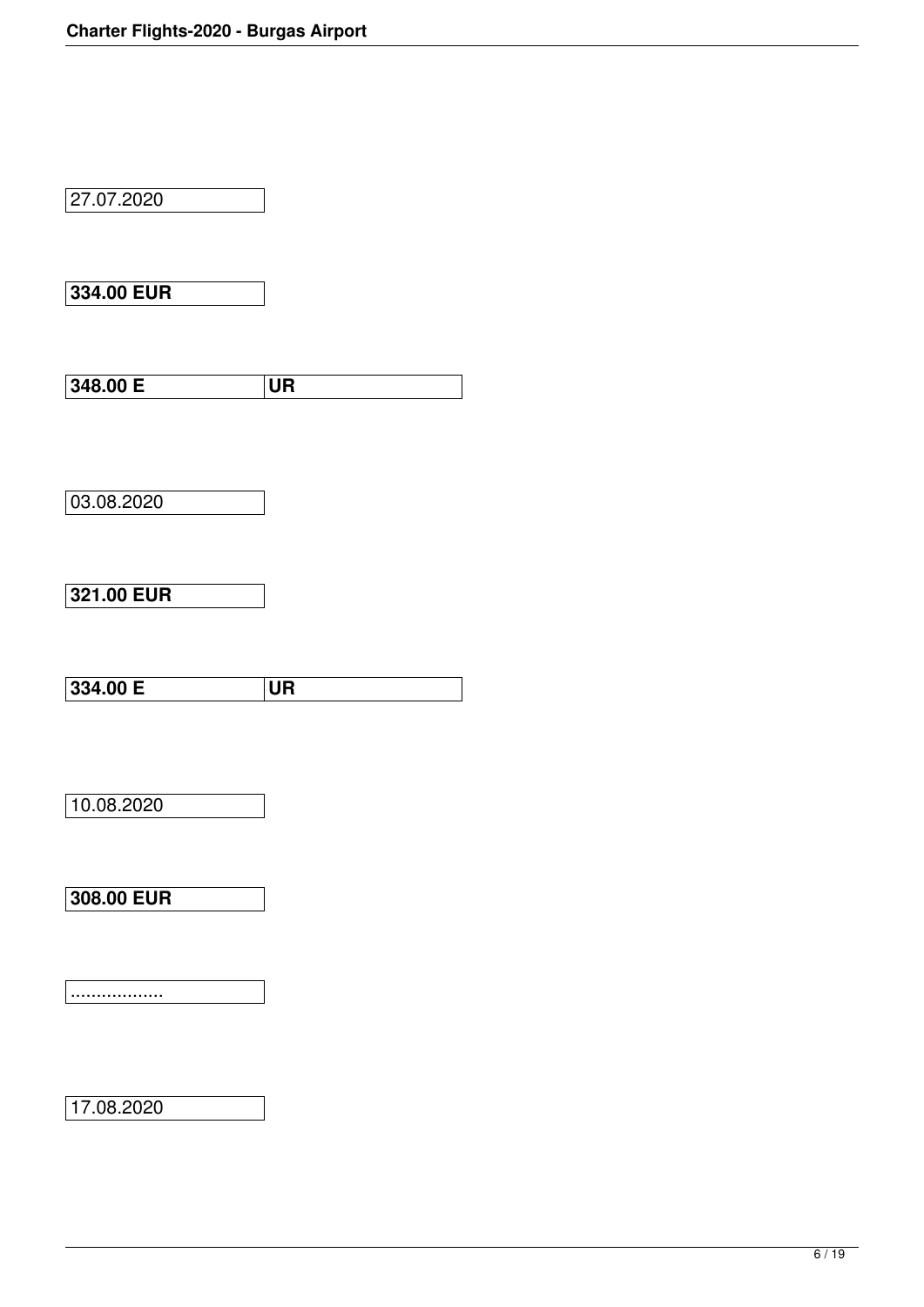**227.00 EUR one way**

..................

**BILLUND - BURGAS - BILLUND / EVERY MONDAY / FROM 01.06. TO 07.09.2020**

#### **AND BURGAS - BILLUND - BURGAS / EVERY MONDAY / FROM 01.06. TO 07.09.2020**

### **OPERATED BY BALKAN HOLIDAYS AIRLINES**

#### **PRICES INCL. 20 KG. OF CHECKED AND 5 KG. OF HAND LUGGAGE**

| Departure date    |                           | Return flight after 1 weeReturn flight after 2 weeks |
|-------------------|---------------------------|------------------------------------------------------|
| 01.06.2020        |                           |                                                      |
| <b>227.00 EUR</b> | 267.00 EUR                |                                                      |
| 08.06.2020        | <b>227.00 EUR</b>         | 267.00 EUR                                           |
| 15.06.2020        | 267.00 EUR                | 308,00 EUR                                           |
| 22.06.2020        | 308,00 EUR                | 321.00 EUR                                           |
| 29.06.2020        | 321.00 EUR                | 348.00 EUR                                           |
| 06.07.2020        | 334.00 EUR                | 348,00 EUR                                           |
| 13.07.2020        | 334.00 EUR                | 348,00 EUR                                           |
| 20.07.2020        | 334.00 EUR                | 348.00 EUR                                           |
| 27.07.2020        | 334.00 EUR                | 348,00 EUR                                           |
| 03.08.2020        | 321.00 EURD               | 334.00 EUR                                           |
| 10.08.2020        | 308.00 EUR                | 321.00 EUR                                           |
| 17.08.2020        | 294.00 EUR                | 308.00 EUR                                           |
| 24.08.2020        | 281.00 EUR                | 294.00 EUR                                           |
| 31.08.2020        | 254.00 EUR                |                                                      |
| 02.09.2020        | <b>227.00 EUR one way</b> |                                                      |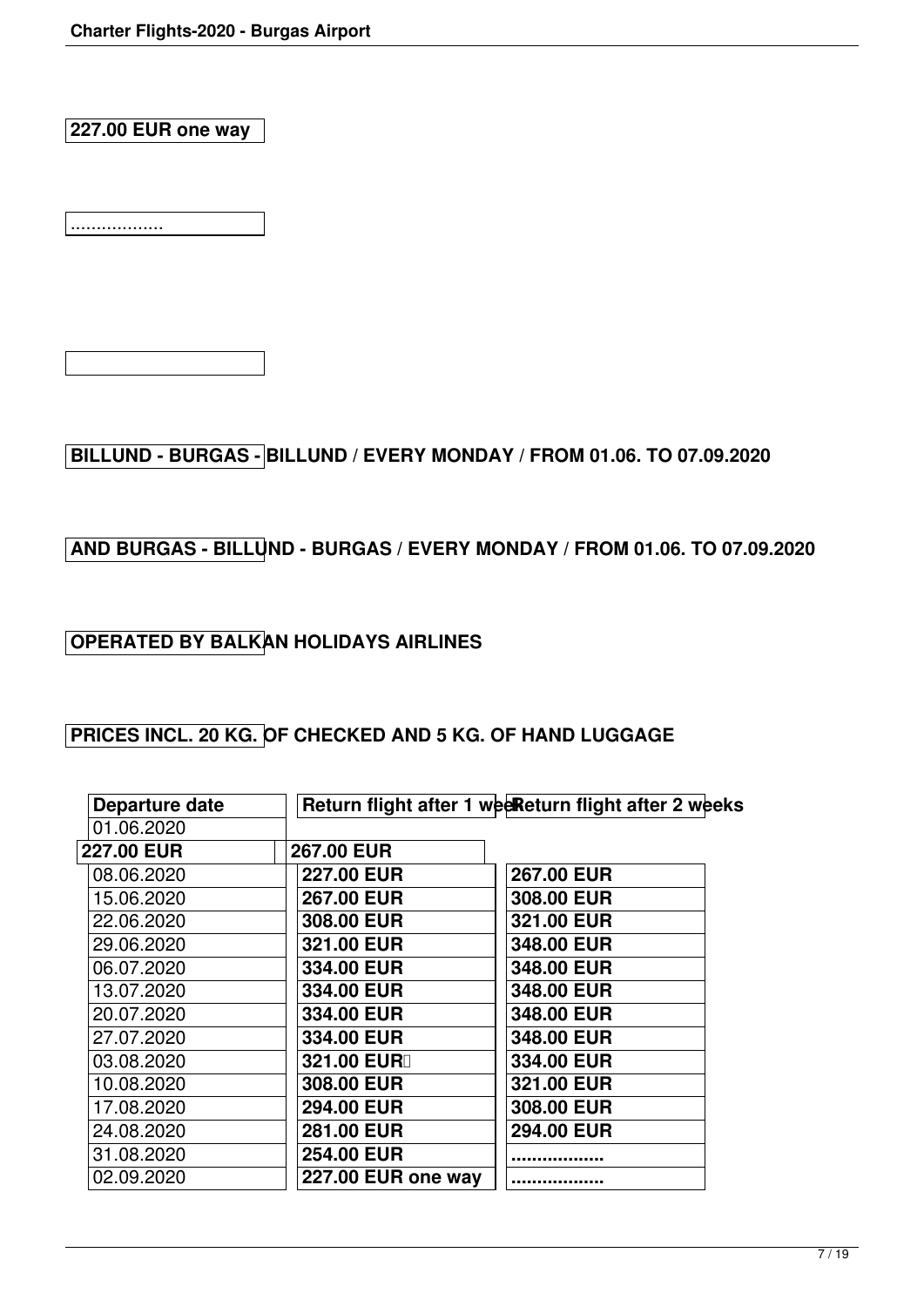**AALBORG-BURGAS-AALBORG / EVERY WEDNESDAY / FROM 10.06. TO 09.09.2020**

### **AND BURGAS-AALBORG-BURGAS / EVERY WEDNESDAY / FROM 10.06. TO 09.09.2020**

#### **OPERATED BY BALKAN HOLIDAYS AIRLINES**

### **PRICES INCL. 20 KG. OF CHECKED AND 5 KG. OF HAND LUGGAGE**

| <b>Departure date</b> | Return flight after 1 weeReturn flight after 2 weeks |             |             |
|-----------------------|------------------------------------------------------|-------------|-------------|
| 10.06.2020            |                                                      | 227.00 EURD | 267.00 EURD |
| 17.06.2020            |                                                      | 267.00 EURD | 308.00 EURD |
| 24.06.2020            |                                                      | 308.00 EURD | 321.00 EURD |
| 01.07.2020            |                                                      | 321.00 EURD | 348.00 EURD |
| 08.07.2020            |                                                      | 334.00 EURD | 348.00 EUR  |
| 15.07.2020            |                                                      | 334.00 EUR  | 348.00 EURD |
| 22.07.2020            |                                                      | 334.00 EURD | 348.00 EURD |
| 29.07.2020            |                                                      | 334.00 EUR  | 348.00 EUR  |
| 05.08.2020            |                                                      | 321.00 EURD |             |
| 12.08.2020            | 267.00 EUR One way                                   |             |             |
|                       |                                                      | $\Box$      |             |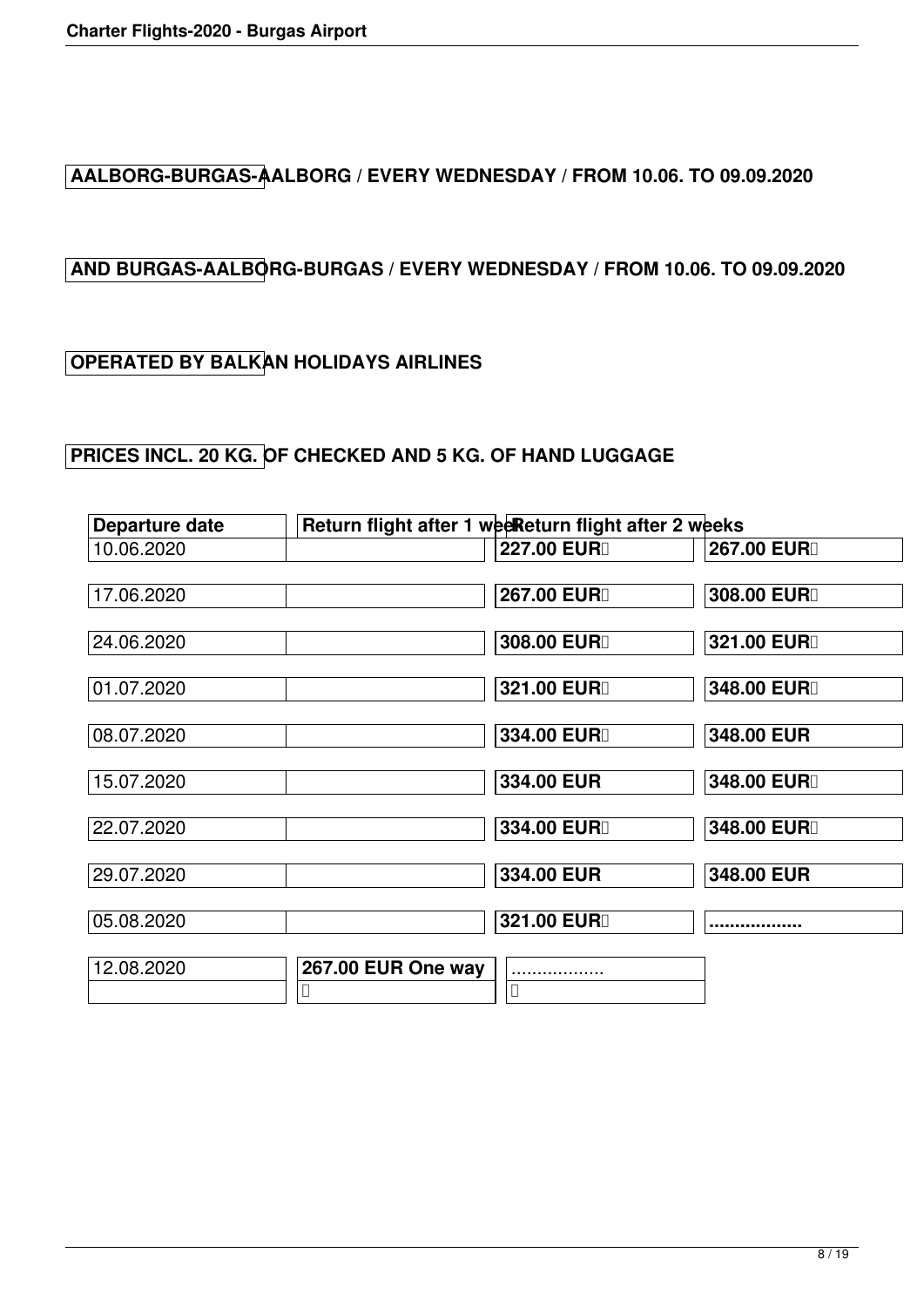# **CHARTER FLIGHTS FROM/TO BURGAS TO/FROM GERM**

| Burgas-Leipzig            | One way and return flights                   |                                                            |  |
|---------------------------|----------------------------------------------|------------------------------------------------------------|--|
|                           |                                              |                                                            |  |
| Burgas-Leipzig            |                                              | One way and return flight PLEASE, DIAL PHONE NR.           |  |
| Burgas-Düsseldorf         | One way and return flights                   |                                                            |  |
| 052 / 600497 OR           |                                              |                                                            |  |
| Burgas-Düsseldorf         |                                              | One way and return flight MOBILE 088 7 861 726             |  |
| Burgas-Dresden            |                                              | One way and return flights ORDER TO OBTAIN INFORMATION     |  |
| Burgas-Frankfurt          |                                              | One way and return flight <b>ABOUT THE DESIRED FLIGHT</b>  |  |
| Burgas-Frankfurt          | One way and return flight AND ITS PRICE!     |                                                            |  |
| Burgas-Frankfurt          |                                              | One way and return flight PRICES IN MAY AND JUNE VARY FROM |  |
| Burgas-Hannover           | One way and return flight EUR 70 TO EUR 100  |                                                            |  |
| Burgas-Hannover           |                                              | One way and return flight FOR FLIGHTS FROM BULGARIA        |  |
| Burgas-Köln               | One way and return flight <b>TO GERMANY.</b> |                                                            |  |
| Burgas-Köln               | One way                                      |                                                            |  |
| On 08/6 - EUR 92.00       |                                              |                                                            |  |
|                           |                                              |                                                            |  |
| Burgas-Stuttgart          | One way                                      |                                                            |  |
| On 28/5 - EUR 75.00       |                                              |                                                            |  |
|                           |                                              |                                                            |  |
| Burgas-Leipzig            | One way                                      |                                                            |  |
| On 08/6 - EUR 92.00       |                                              |                                                            |  |
|                           |                                              |                                                            |  |
| Burgas-Hannover           | One way                                      |                                                            |  |
| On 28/5; 30/5 - EUR 75.00 |                                              |                                                            |  |
|                           |                                              |                                                            |  |
| Burgas-Frankfurt          | One way                                      |                                                            |  |
| On 08/6 - EUR 92.00       |                                              |                                                            |  |
|                           |                                              |                                                            |  |
| Burgas-Düsseldorf         | One way                                      | On 07/6 - EUR 92.00                                        |  |
| <b>Burgas-Tegel</b>       | One way                                      | On 25/6 - EUR 73.00                                        |  |
| Burgas-Schönefeld         | One way                                      | On 13/6 - EUR 92.00                                        |  |
| Burgas-Dresden            | One way                                      | On 09/6 - EUR 92.00                                        |  |
| Burgas-Hamburg            | One way                                      | On 05/5 - EUR 77.00                                        |  |
| Burgas-München            | One way                                      | On 08/6 - EUR 92.00                                        |  |
| Burgas-Nuremberg          | One way                                      | On 09/6 - EUR 92.00                                        |  |
| Burgas-Vienna             | One way                                      | On 01/6 - EUR 97.00                                        |  |
|                           |                                              |                                                            |  |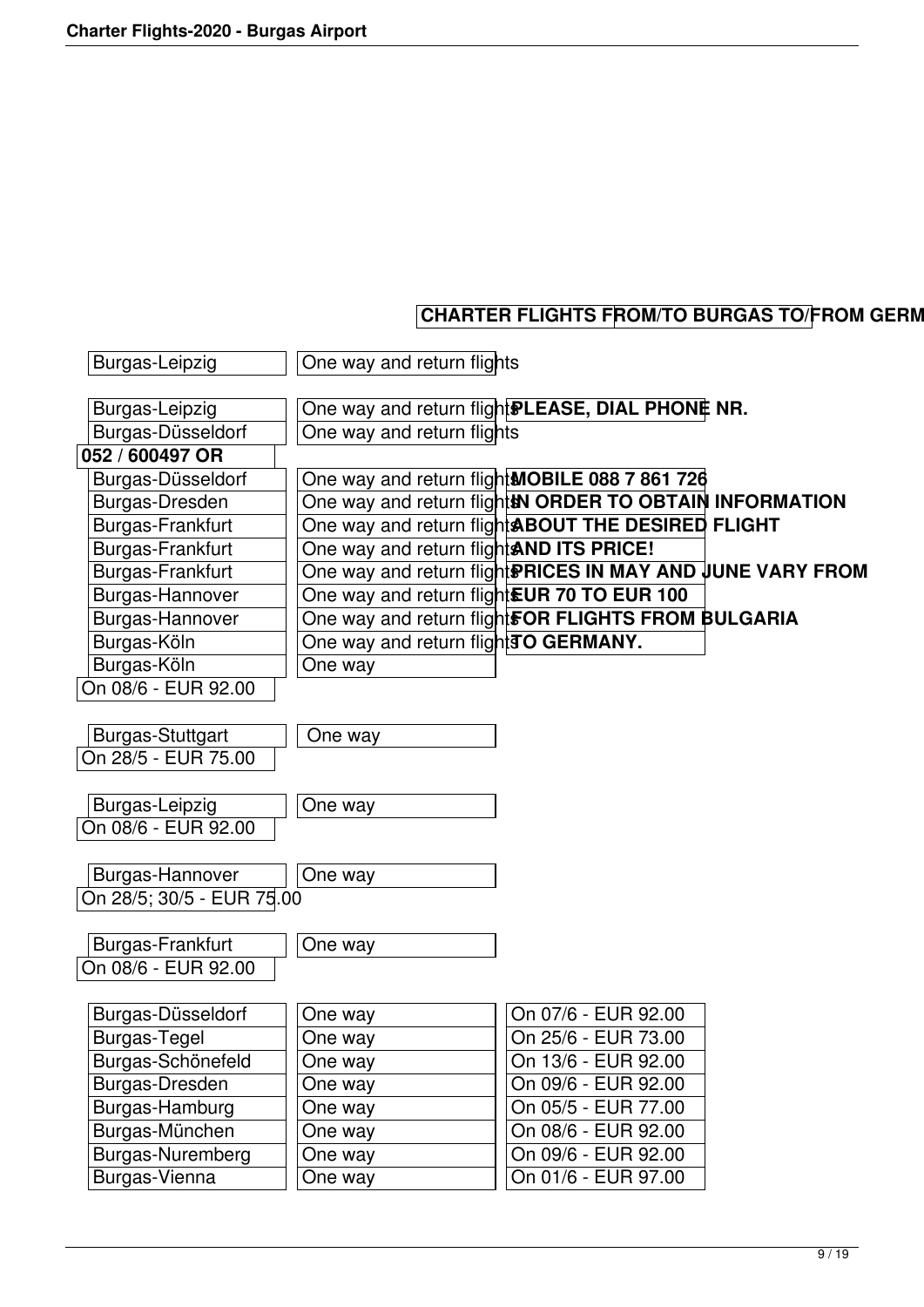| Burgas-Graz     | One way | On 25/6 - EUR 77.00               |
|-----------------|---------|-----------------------------------|
| Burgas-Linz     | One way | On 08/6 - EUR 77.00               |
| Burgas-Salzburg | One way | On 08/6 - EUR 77.00               |
| Burgas-Zürich   | One way | <sup>∣</sup> On 03/7 - EUR 127.00 |
| Burgas-Basel    | One way | On 04/7 - EUR 160.00              |

#### **CHARTER FLIGHTS FROM BURGAS TO MOSCOW AND ST. PETERSBURG**

| Burgas-Moscow        | One way | On 09/6 - EUR 50.00       |
|----------------------|---------|---------------------------|
| Burgas-Moscow        | One way | On 14/6 - EUR 40.00       |
| Burgas-Moscow        | One way | On 21/6 - EUR 50.00       |
| Burgas-Moscow        | One way | On 01/7; 05/7 - EUR 70.00 |
| Burgas-Moscow        | One way | On 07/7 - EUR 80.00       |
| Burgas-St.Petersburg | One way | On 10/6 - EUR 50.00       |
| Burgas-St.Petersburg | One way | On 14/6; 17/6 - EUR 55.00 |
| Burgas-St.Petersburg | One way | On 24/6 - EUR 90.00       |
|                      |         |                           |

#### **LOW-BUDGET**

### **FLIGHTS TO**

#### **DENMARK; FRANCE; NORWAY; SWEDEN; FINLAND - 2020**

Burgas - Copenhagen 

 **Sarting in may 2020**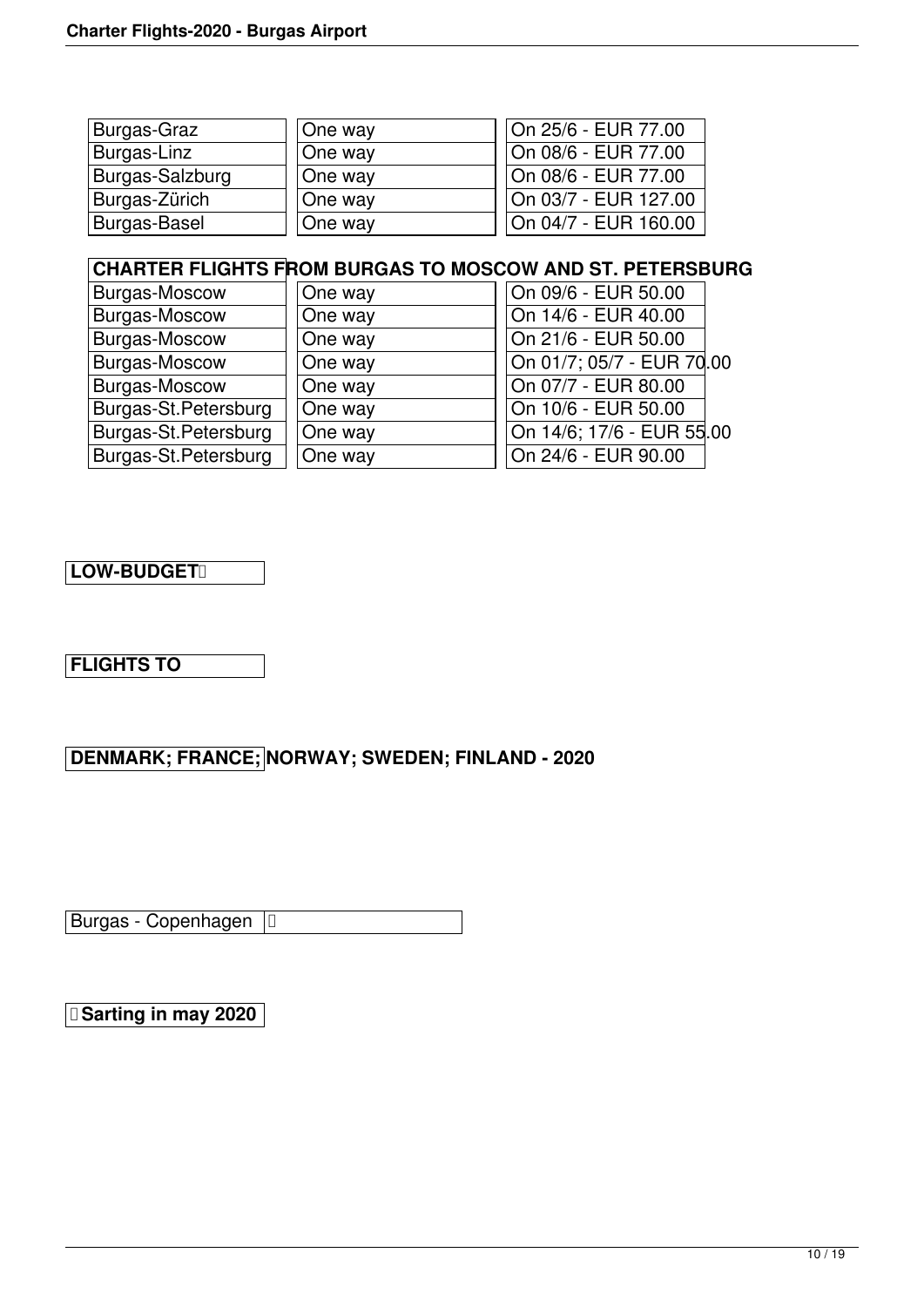On 16/5; 23/6; 14/7  **<b>0** -0 65.00 EUR 0

Burgas - Stockholm

Starting in April 2020 - on certain dates only!

On 16/5; 23/5; 30/5; 0768.00 EUR

Burgas - Helsinki

Starting in Април 2020

On 05/5; 14/5; 10/6; 12**71.00 EUR** 

Burgas - Paris/CDG

Starting in April 2020 - on certain dates only!

On 01/4; 22/4; 02/5; 13,999.00 EUR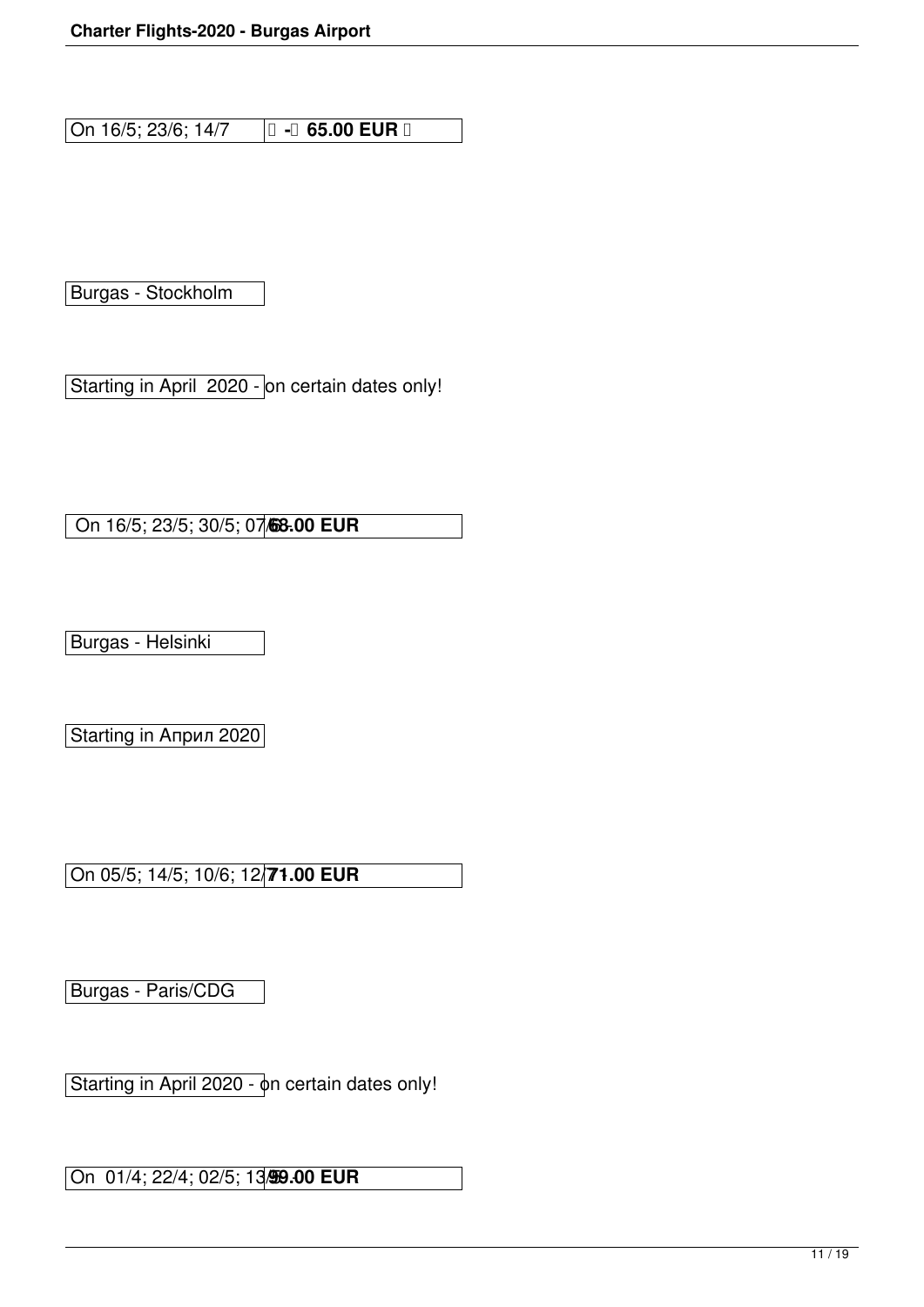Burgas - Oslo

Starting in April 2020

| On 02/5         | $: 13/5 -$             | 69.                               | 100 EURD         |
|-----------------|------------------------|-----------------------------------|------------------|
|                 |                        |                                   |                  |
| Burgas - Vienna | Starting in April 2020 | $ On 07/4; 14/4 -$                | <b>52.00 EUR</b> |
| Burgas-Milan    | Starting in  2020      | <b>Early bookings save money!</b> |                  |

### **CHARTER FLIGHTS FROM BURGAS AIRPORT TO THE UK-2019 / HAND LUGGAGE ONLY!!!**

Burgas-London/LGW

On 18/5; 21/5

Rate: **45.00 EUR**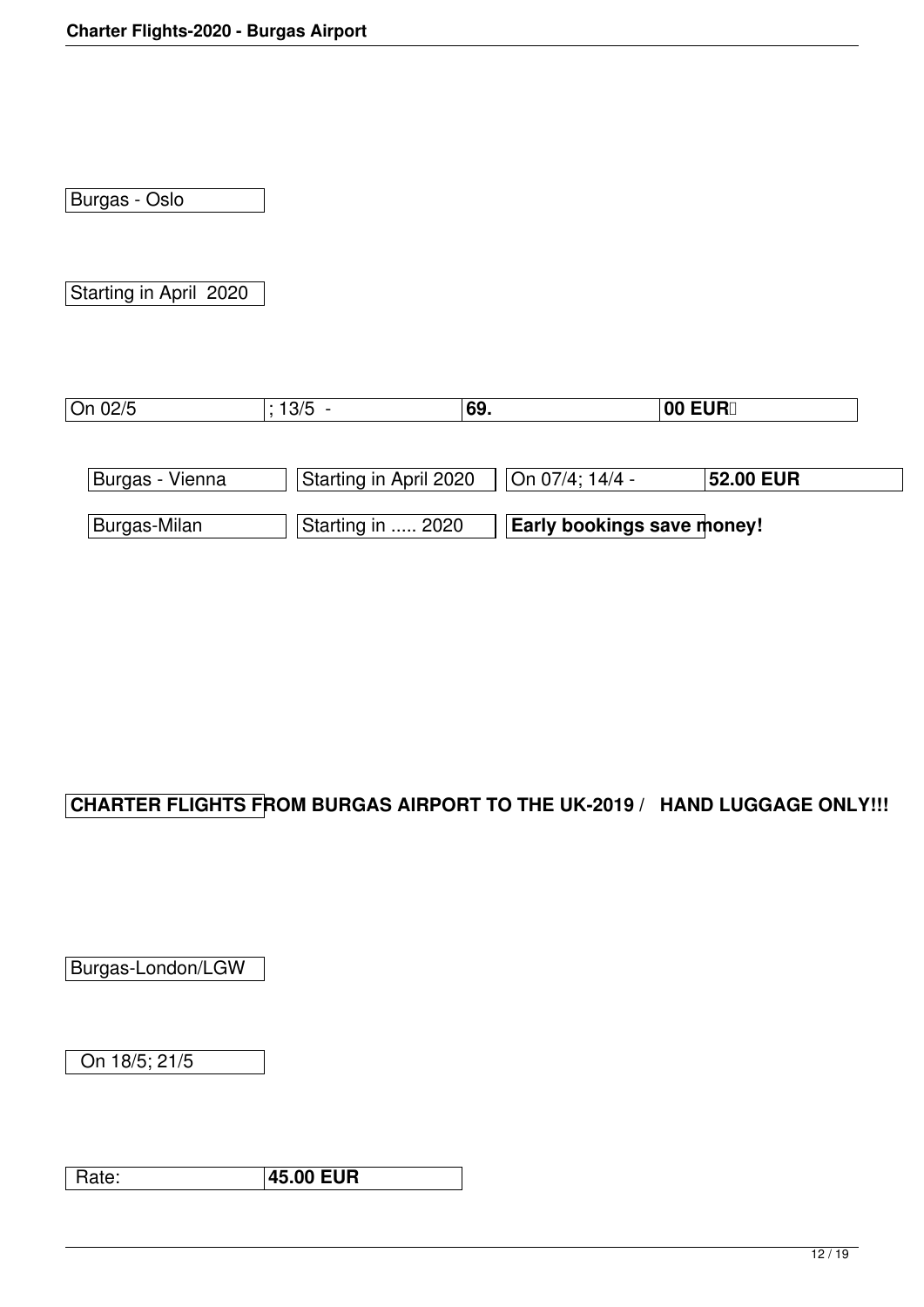| <b>Burgas-Bristol</b> |                  |  |
|-----------------------|------------------|--|
| On 22/5               |                  |  |
| Rate:                 | <b>45.00 EUR</b> |  |
| Burgas-Birmingham     |                  |  |
| On 24/5               |                  |  |
| Rate:                 | <b>55.00 EUR</b> |  |
| Burgas-MAN            |                  |  |
| On 06/5; 23/5         |                  |  |
| Rate:                 | 65.00 EUR        |  |

Burgas-NCL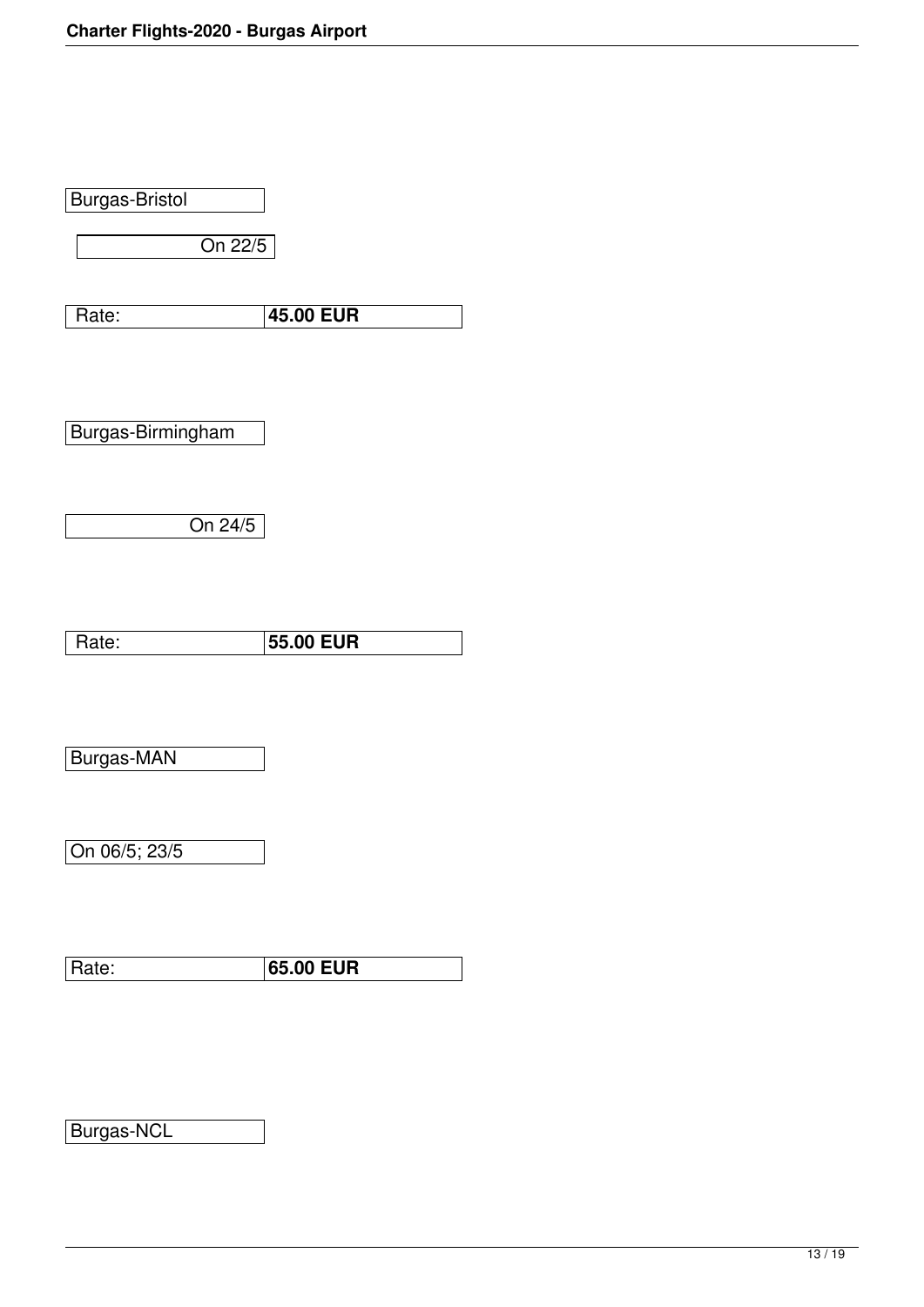On  $-75$ 

| Rate:             | $-0.00$ EUR      |
|-------------------|------------------|
|                   |                  |
|                   |                  |
| Burgas-London LTN |                  |
|                   |                  |
|                   |                  |
| On                |                  |
|                   |                  |
| Rate:             | .00 EUR          |
|                   |                  |
|                   |                  |
| Burgas-Glasgow    |                  |
|                   |                  |
| On 22/5           |                  |
|                   |                  |
|                   |                  |
| Rate:             | <b>59.00 EUR</b> |
|                   |                  |
|                   |                  |
| Burgas-East Midl. |                  |

On 21/5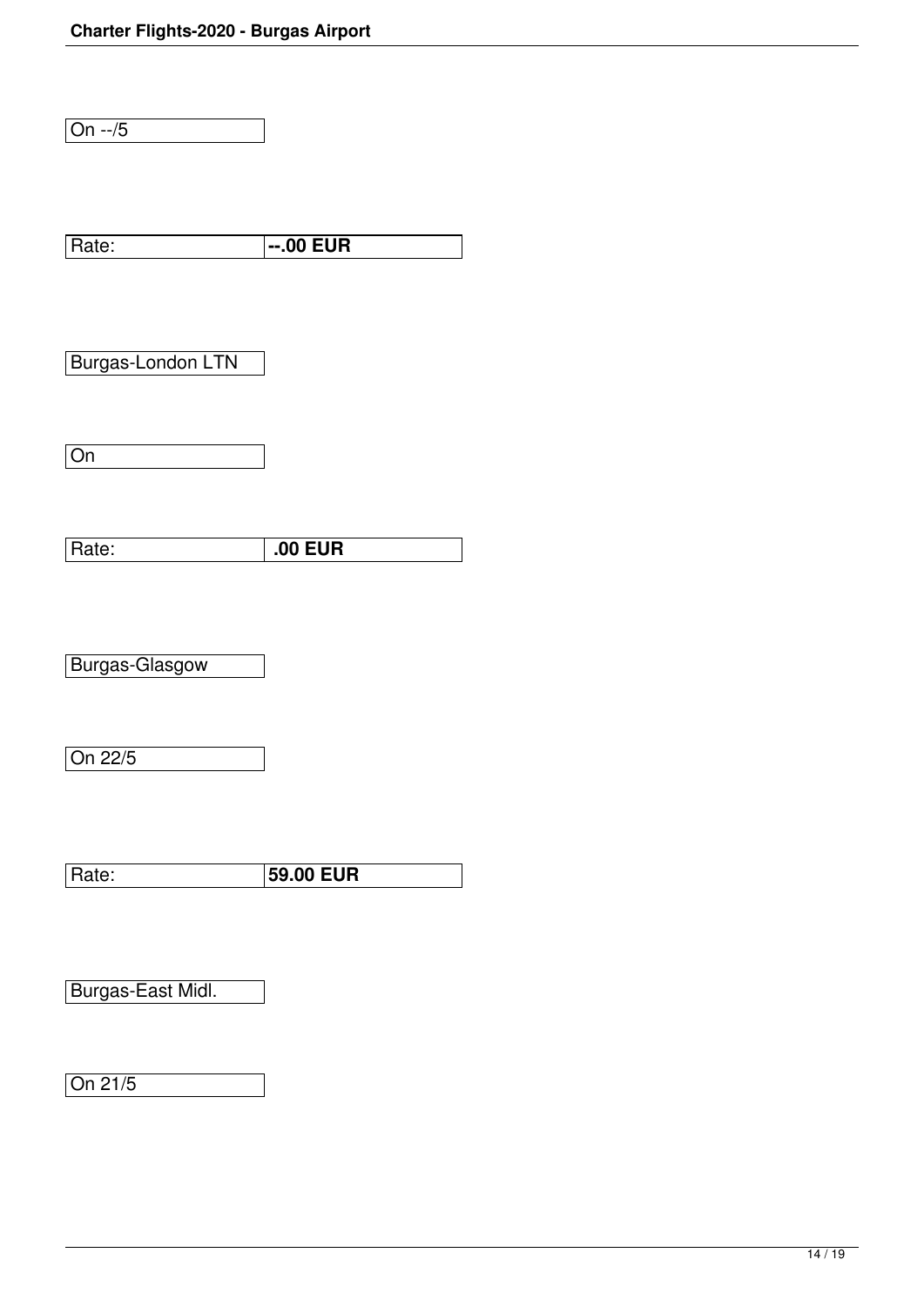Rate: **45.00 EUR**

Burgas-Cardiff

 $\boxed{On -/5}$ 

|--|

 **Burgas-Amsterdam-Burgas 2020**

| <b>Destination</b> |  |
|--------------------|--|

**Charter schedule**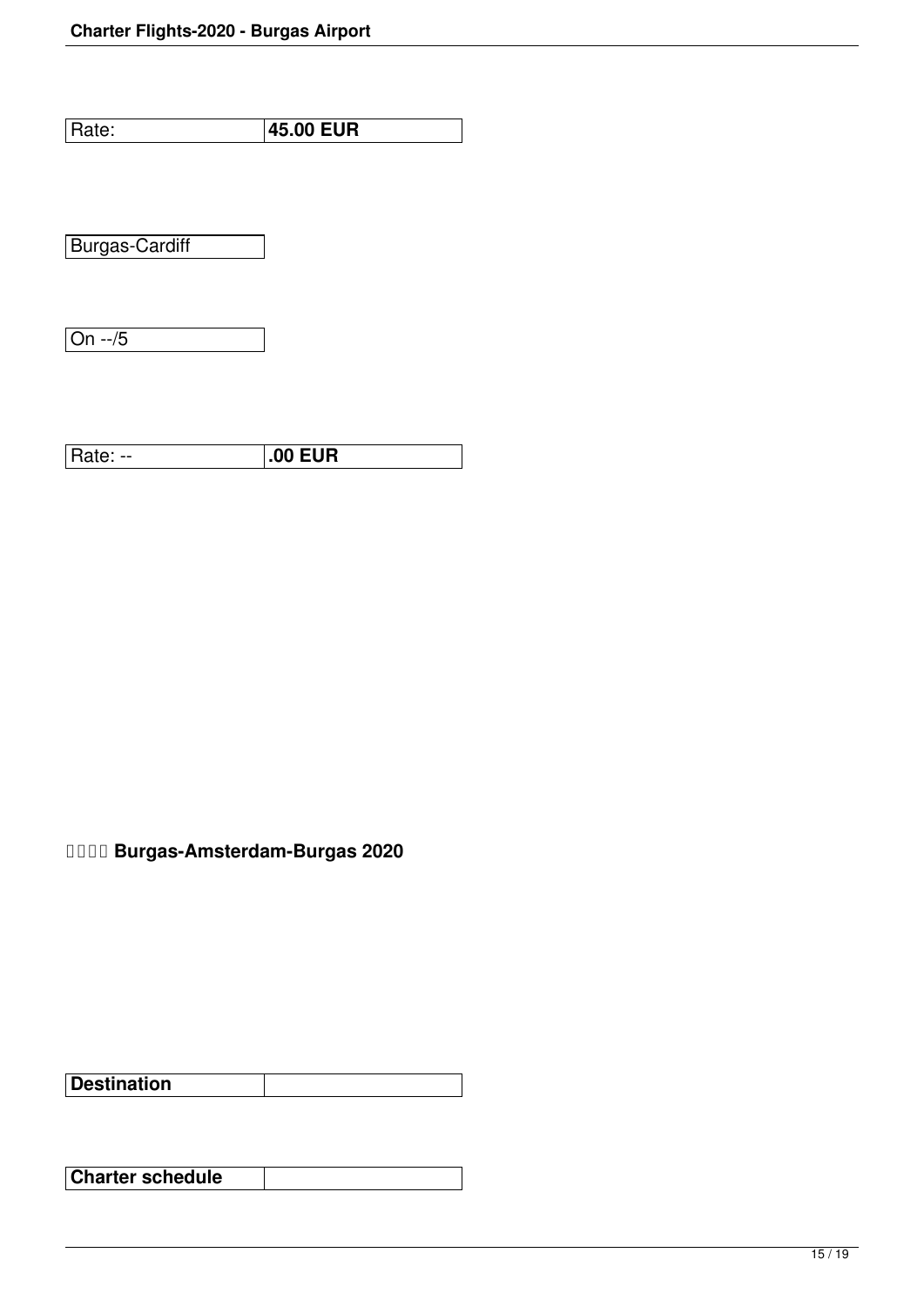**One way tickets**

**Promotional dates**

**"Last minute" from 0 to 7 days prior to departure date**

**Long-term sales – 8+ days prior to departure date** 

**Burgas – Amsterdam**

(Transavia Airlines)

**Every Monday** 

06/7/2020- 24/8/2020

**Every Thursday**

09/7/2020- 27/8/2020

#### **EUR 115.00**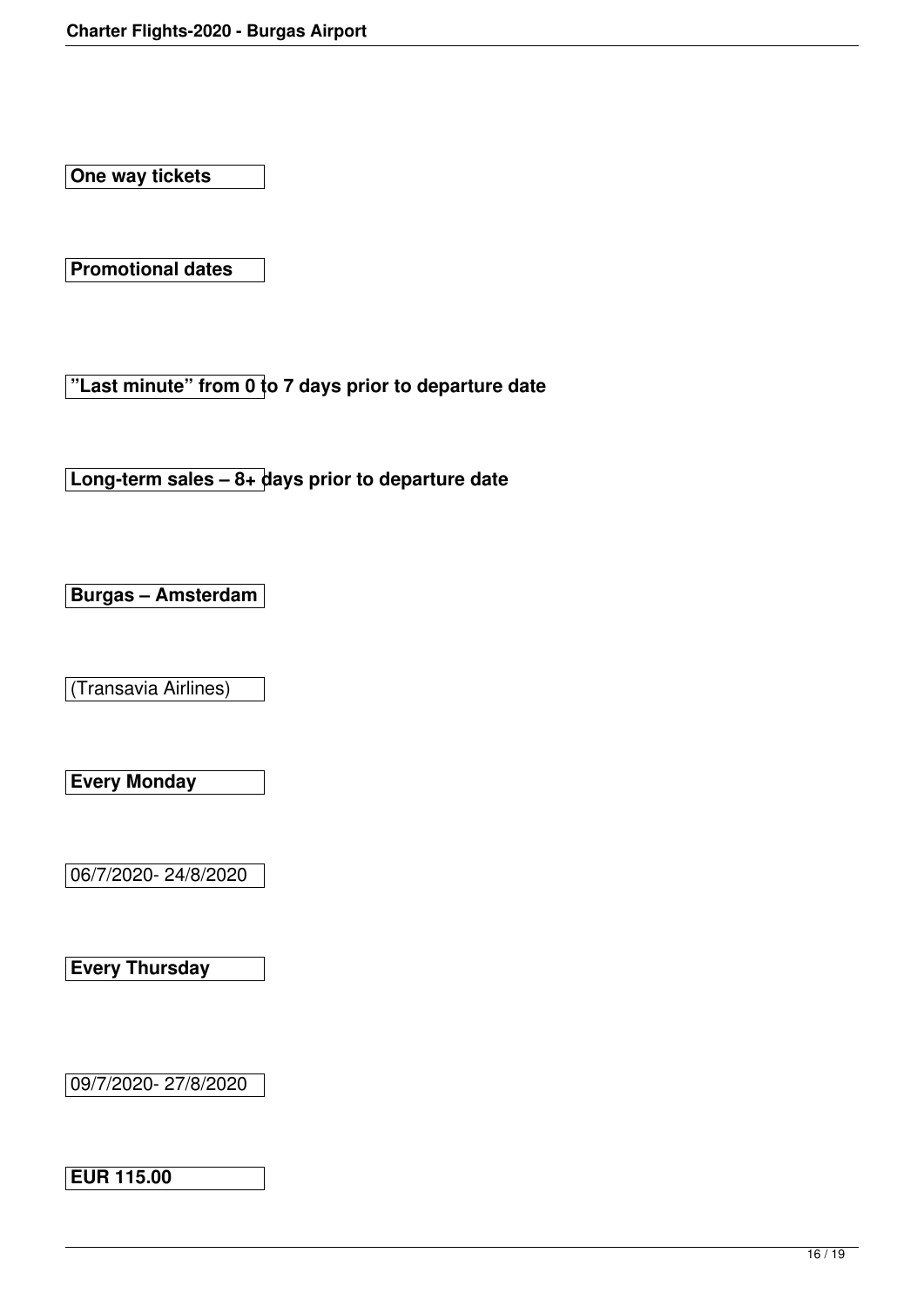Incl. 10 kg. hand luggage!

**EUR 135.00**

Incl. 10 kg. hand luggage!

 **06/7;09/7; 13/7**

**EUR 92.00 I** 

Incl. 10 kg. hand luggage!

**Amsterdam – Burgas**

(Transavia Airlines)

**Every Monday** 

06/7/2020– 24/8/2020

**Every Thursday**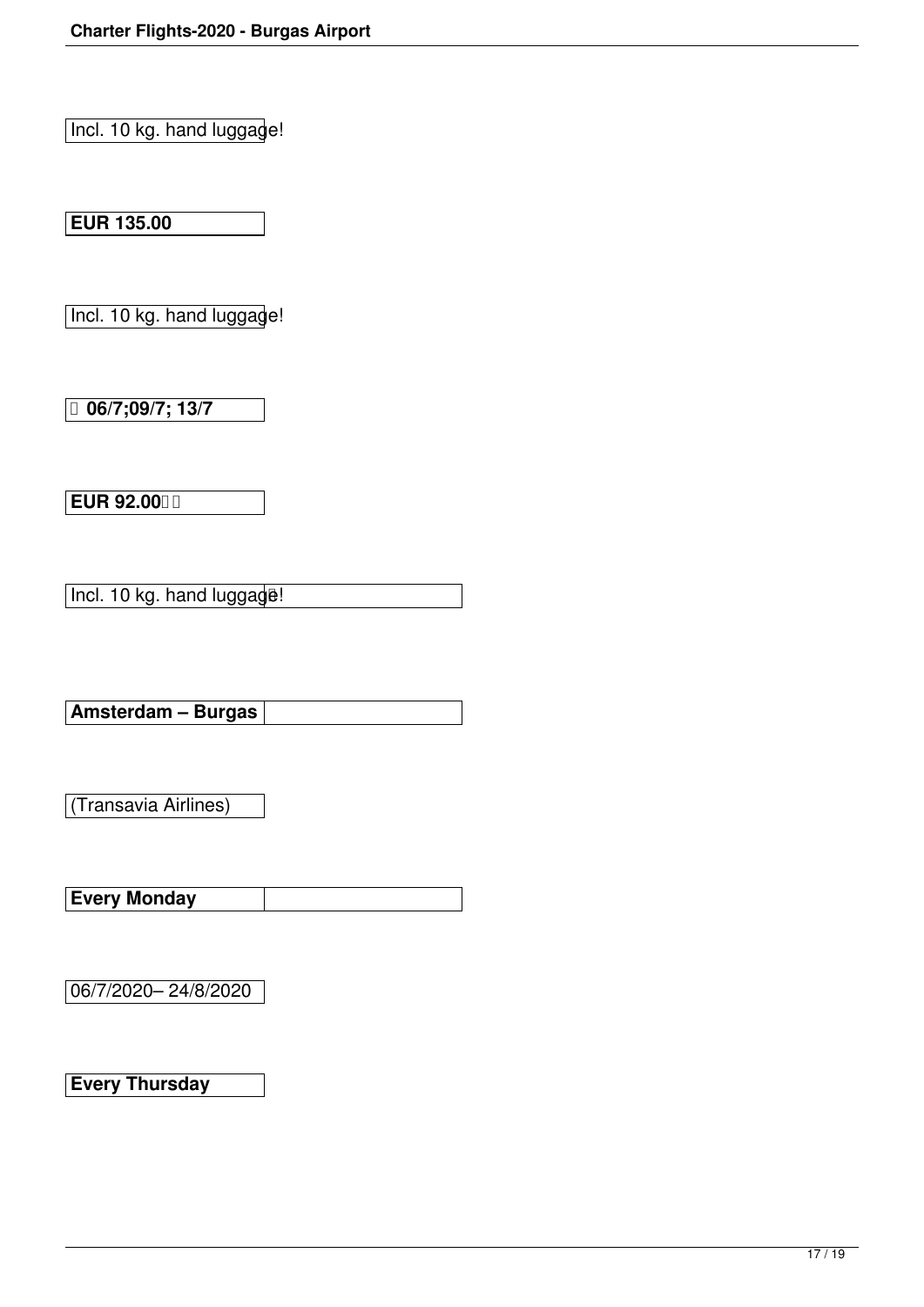09/7/2020- 27/8/2020

**EUR 139.00**

Incl. 10 kg. hand luggage!

**EUR 149.00** 

Incl. 10 kg. hand luggage!

**17/8;20/8;24/8;** 

**27/8**

**EUR119.00**

Incl. 10 kg. hand luggage!